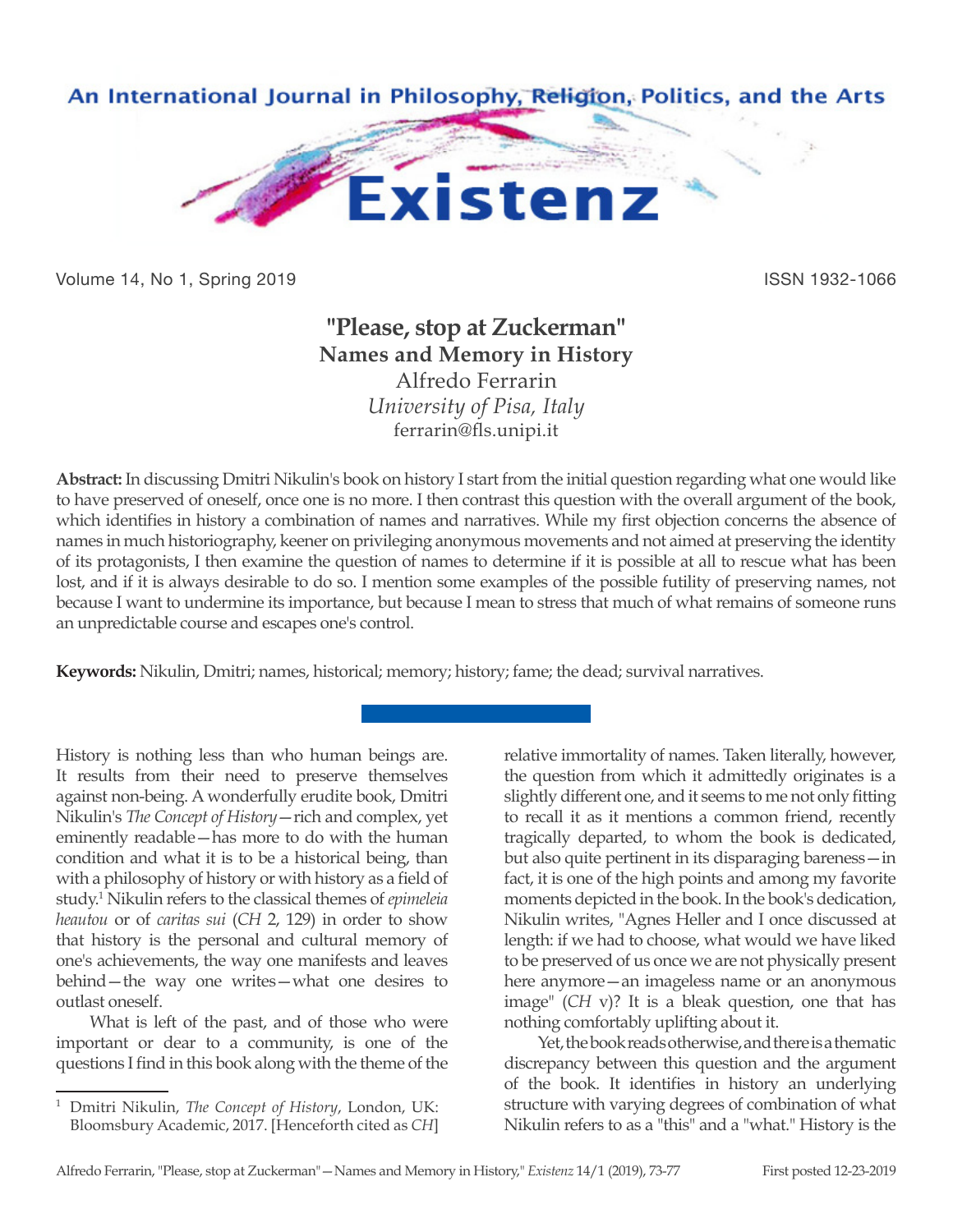telling of a "this" (either present or past) and a "what" (referring to what a human being is). It requires at once a name (in a list), the existence that is being preserved (called "the historical"), and a narrative, the fabula, the meaningful story about what had happened. Nikulin outlines in very precise and apt terms the relevant differences between history and fiction (particularly drama, literature, rhetoric, and myth). The difference between epic and history is clear in all its consequences, beginning with the written versus oral transmission. Still, there is a motivation common to history and epic: keeping score of the past is what both are about. Nikulin wavers, but sometimes I could not help but think that as he writes about history, the model of history he wants to emulate is Homer (the book is replete with brilliant pages on ancient historians, from Herodotus to Hecateus). The purpose of epic poetry Nikulin defines as "the preservation of acts and names from the historical nihil by placing them into an unreachable and exemplary ('heroic' and 'absolute') past" (*CH* 52). Now that may well be as good a characterization of epic as it gets, but does it hold equally well of history too?

In light of Nikulin's discussion (*CH* 42) of the difference between the *kleos* of the ancients and the glory of the moderns (does one want to be remembered for reasons of honor or for reasons of dignity), it is possible to object that this characterization applies, if at all, to ancient history, but not as much to modern history. It is certainly doubtful that it could characterize much of the recent historiography from the second half of the twentieth century that is being quoted by Nikulin. The idea of a long duration (*longue durée*) of historical changes in the *École des Annales* is presupposed, for example, in the works of Marc Bloch and Fernand Braudel who write about slow-moving economic, demographic, agricultural, and geographic transformations that operate beneath the surface of historical changes over centuries. Very few names are mentioned in Bloch's research on feudal society or in Karl Polanyi's *The Great Transformation* or Nathan Wachtel's *Vision of the Vanquished*. Likewise, most Marxist-inspired history deals with economic and political struggles that remain anonymous. In such instances individual changes and situations are epiphenomena of underlying currents. And, if it is against the history of facts that many historical schools argue, then memory slackens, if not severs, its ties from history, and history is being made less by individuals than it is made by anonymous movements.

And yet, though not as decisive as the question of "What is left?" when it comes to the dead, the question of names crucial in this book is a thorny one. Ernst Robert Curtius said that names are like rainchecks, endorsements of responsibility, IOUs waiting to be absolved and paid back. Insofar as they are promises to be fulfilled, names wait to be filled in with a narrative and a meaning, and thereby are the source of individuation, a fixed reference, a repeatable identity. The absence of names in any book on the colonized and downtrodden, however, differs from that of Emmanuel Le Roi Ladurie's book on rural France. It is one thing to deem names secondary, quite another to deal with the very effacement of names once one is trying to lend a voice to the losing side of history. If history, as Walter Benjamin has it, relentlessly amasses its rubble and ruins, what would be needed, paradoxically, is to give the names back to the nameless—the oppressed, the dispossessed, the forgotten—names that had been long gone. Paradoxical is the retrieval of a memory of the immemorable, and yet this is what Benjamin hopes for as being an ultimate gesture of justice toward them. If this paradox illustrates the virtual impossibility of a historical justice for the dead, it also highlights a task humans are being bound by. We have a debt toward the dead, argues Nikulin. Humans are beings of passage. We come after our ancestors, and will be followed by a faceless posterity. Humans connect two ends that strictly speaking are not given as present. We are not just ephemeral beings, but are, more to the point, the transmission of a loan: being summoned to hand down what had been temporarily received. This is not what humans happen to do; rather, it is what humans must do. History shows that human ontology is that of transitional beings. Now, if honoring the name of the nameless is paradoxical, also honoring the names of the dead that one had known, albeit seemingly at hand, is no less problematic. In the economic logic of capitalistic societies, a debt is the inverse of a credit: things have a value, and the value is an abstract form that makes everything commensurable as it institutes equivalences among things that are by nature different. Nothing of the sort holds for the living when being in debt toward the dead: as this is an absolute debt, which cannot be paid back since it is beyond any and all currencies one may acquire and spend (or fail to do so). One cannot repay a debt if what one fights against is time, which will always prevail. The debt is incumbent upon the living by its very essence; it defines one as a person in history and in time. This is what Nikulin has in mind when he writes: "If *what* is lost, if the story of one's life or exploits is not preserved, then at least one's *name* should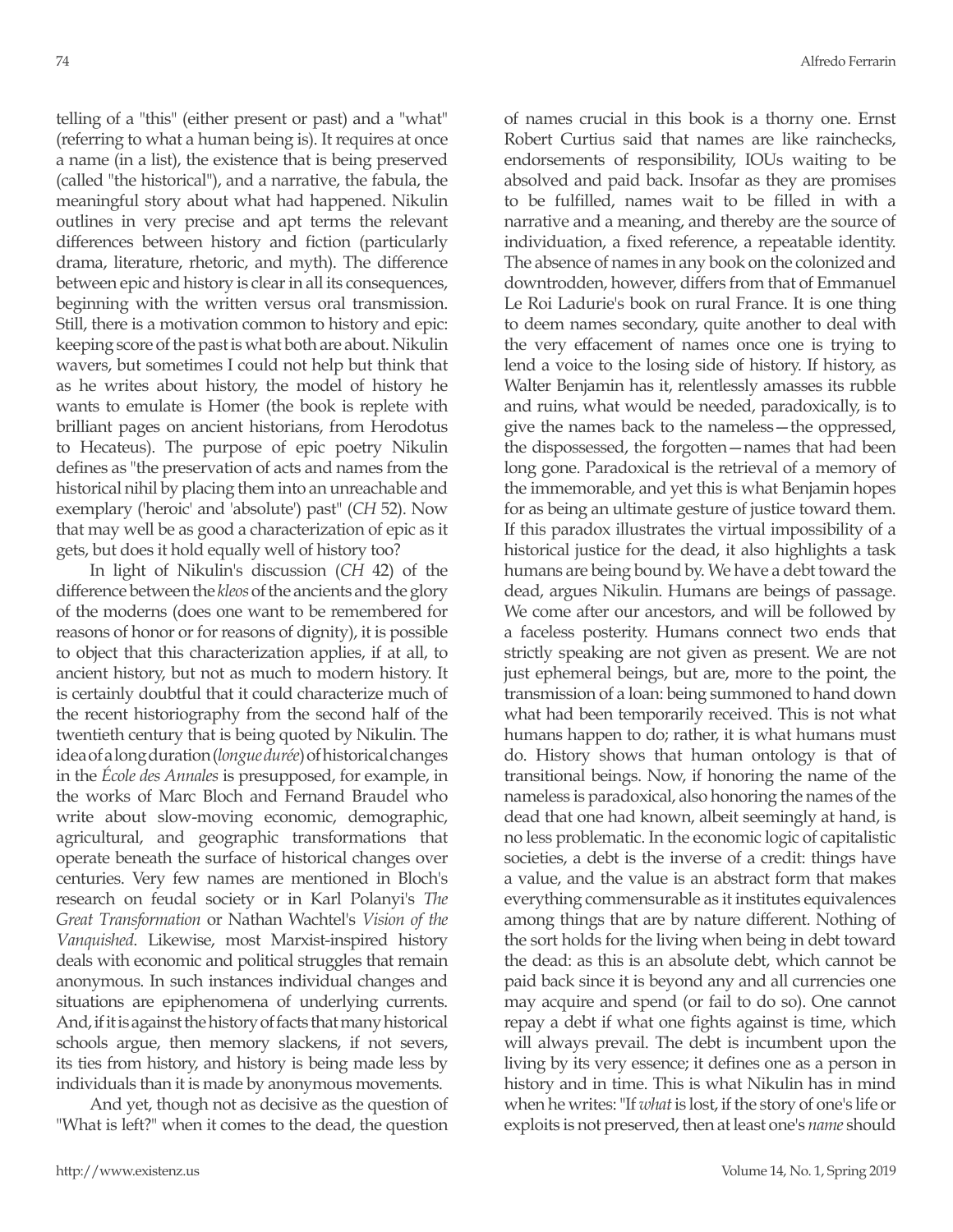be, since anonymity amounts to historical death." The preservation of names is the "historical imperative" (*CH* 108-9).

Here, then, is a second problem with respect to names and memory. How to set right, remedy, and restitute being to what has been lost? How to save anything from nothingness––and ultimately, what should be saved? Hardly five years have passed since I have lost some dear colleagues and friends, including the sharpest philosophical mind I have had the luck of knowing, and nothing seems to survive of them other than progressively dimmer memories by the few others who befriended them: their books are hardly being read any more, their departments have nothing set up to remember them, incoming students do not even know their names. Given that the imperative is clear, the question becomes, can one really rescue anything from non-being? And, should it be done in the first place?

One can, and must attempt it, though very little can be done. Ideally, name and narrative must be restituted jointly. The *logos* of history to which chapter five is dedicated should tell a reader what is worth preserving and why, but I am not sure it succeeds. Undoubtedly, for Nikulin history cannot be what Leopold von Ranke wanted it to be, namely the reconstruction of the past *wie es eigentlich geschehen ist*, the reproduction of things as they had happened. There is a constructive moment to history, and interpretation is not only inevitable, but it is indeed a formative and constitutive element to history. Yet, the imperative makes sense insofar as faithfulness is a value and a virtue. The goal is preserving what has been, and Nikulin criticizes Hayden White for taking history to be rhetoric and a form of literature. At the same time, the *logos* of history "'decides' what to choose for a historical account or list, how to organize and thus how to preserve it" (*CH* 131). The risk is obviously that the element of choice becomes overbearing, and history artful: "Remembrance, like Rembrandt, is dark but festive. Remembered ones dress up for the occasion and sit still. Memory is a photo-studio de luxe," as Vladimir Nabokov has it.<sup>2</sup>

Nikulin does not leave the initial question hanging in the air, and on p. 116 he offers his answer: "in history the preservation of an imageless name is preferred to the preservation of an anonymous image." If I am Roland Barthes who is watching and commenting on photographs of earlier decades, say by Nadar, André Kertész, or Alfred Stieglitz, anonymous images retain a fascination for the viewer. Of course, even as one supplies a narrative to images and tries to divine a

story out of few significant details, their subjects are exemplars, types: they are effaced in their individuality. Yet does this mean they are not effaced with respect to their individuality when their names are being retained? In fact, if a name may be more proper to individuality than an image, how essential can a name get? Name and narration seem equally important. For example, if both name and image are available to me, should I not ask for whom this should be meaningful? Why should I care to live on in the memory of a posterity I have no interest in or intimate relation to—more importantly, to whom I cannot even fathom how to connect? Besides, that posterity could have got it all wrong about me. In the end, the question remains how that is supposed to save me from non-being. What history allows is at best survival, not life. And this prefix is the key: sur- or *nach*and *über*- (in the German *überleben*). This is, I submit, what Homer had in mind when he speaks of Odysseus embracing his mother in Hades and grasping nothing more than an *eidōlon*, a shadow and a dream. Is it worth it? If that was an image of his dead mother, what exactly can a name retain and transmit?

It is not surprising that in times when exposure of the minutest and most insignificant details of one's life is the widespread standard, some may prefer a basic form of modesty (and refrain, for example, from social media); they prefer, that is, not the anonymity of a secluded life or *lathê biôsas* necessarily, but a selective appearance: a discriminating attitude separating the meaningful from the trivial, driven by the sore consciousness that not everything one is and does is worth preserving and remembering. As Hannah Arendt says, certain actions demand being told. But most actions do not demand anything. It is even less surprising that a critical stance toward the natural desire not to perish with one's existence may betray one's vanity, and Nikulin recalls the Stoic deflation of the ambition to persist and the denunciation of the futile, self-centered desire for glory. It is, after all, reasonable to think that Socrates may have had a point when he wanted to leave nothing behind. Another paradox Nikulin is exploring regards the question of what to do with those who want to be remembered at all costs (Herostratus resorted to extreme measures in order to be remembered; he made a name for himself when he burned down the temple of Artemis at Ephesus): should their names no longer be

<sup>2</sup> Vladimir Nabokov, *Ada, or Ardor: A Family Chronicle*, New York, NY: Mac Graw Hill 1969, reprinted Vintage International 1990, p. 103.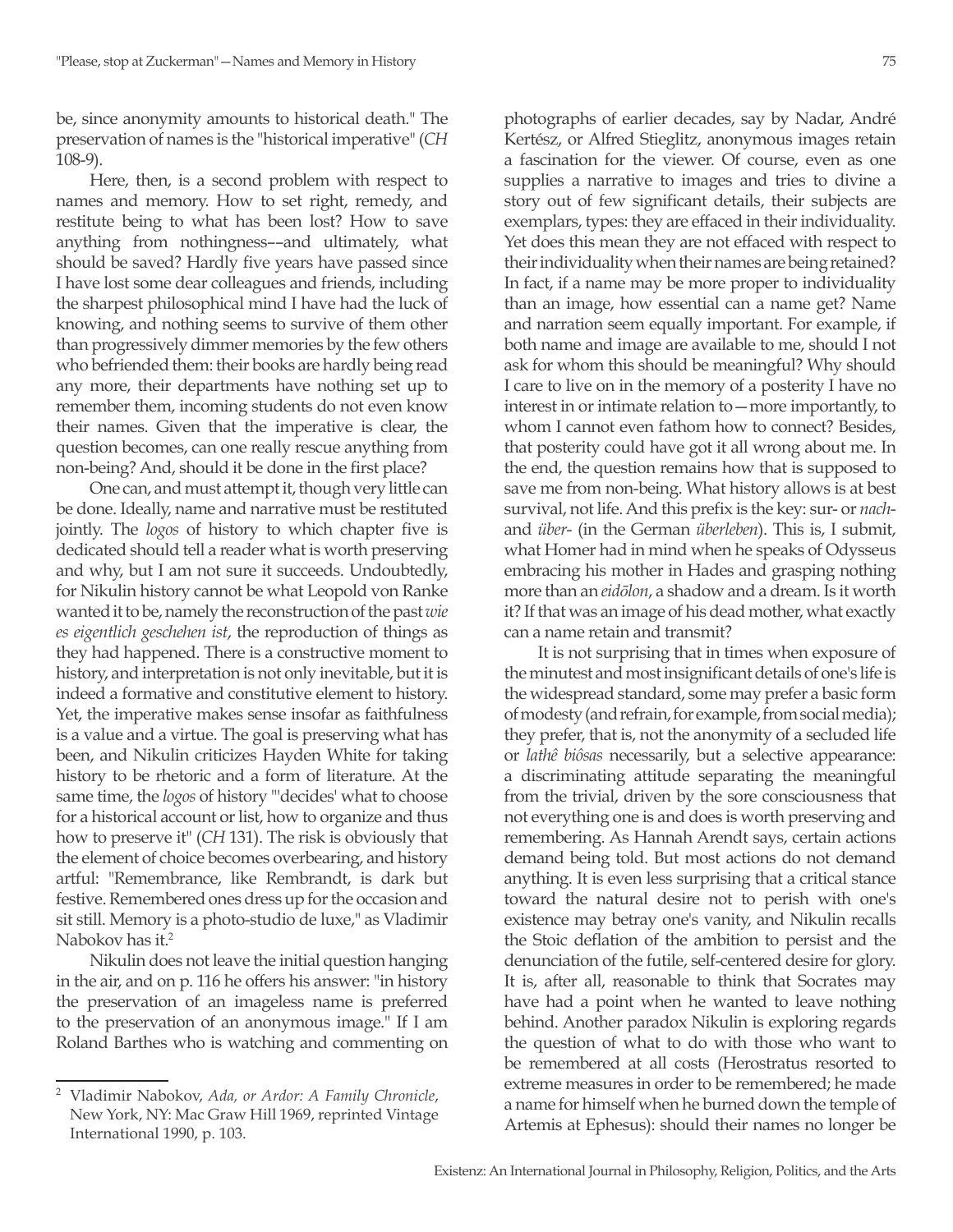mentioned, or are they to be remembered as symbols of evil? Roman law invented *damnatio memoriae* as a prohibition to preserve images and busts of the condemned. Once again, one can appreciate the affinity between name and image, and understand the ground common to damnation and iconoclasm. An icon may become an idol when it threatens to fascinate the viewer with its beauty, thereby deviating one's attention from the sacred it is meant to convey and celebrate; this substitution whereby an image is no longer a vehicle for remembering the absent it points to but absorbs our gaze on itself, and thus usurps its role, is what all prohibition of images stems from, ever since the Book of Wisdom in the *Old Testament* (14: 15-21). It seems to me that once again what claims to have absolute value, whether it is beauty or the sacred, is perceived as an intolerable threat, which explains the vertigo before revered works of art or holy sites and the instinctive desire many have to harm and deface them (I still remember as a child the reckless fury of a Polish madman who entered Saint Peter's church with a hammer and proceeded to destroy Michelangelo's *Pietà*). Curiously, this is a case where beauty represents what Immanuel Kant calls the sublime (as opposed to the aesthetic purposiveness of beauty), that is, the disproportion between an absolute beauty and the admission of insignificance of my being that it means to me insofar as I am a rational being.

So, is preserving a name so important? More to the point, can it deliver what it promises? For countless years and every year in the fall, as the Nobel prize for literature was about to be announced, many people thought it was finally the time it would be awarded to Philip Roth. Back in 1986, long before this became a refrain on newspapers and cultural magazines, Roth published a novel called *The Counterlife*, in which his well-known alias or alter ego Nathan Zuckerman was the protagonist. Roth writes:

"If you're from New Jersey," Nathan had said, "and you write thirty books, and you win the Nobel Prize, and you live to be white-haired and ninety-five, it's highly unlikely but not impossible that after your death they'll decide to name a rest stop for you on the Jersey Turnpike. And so, long after you're gone, you may indeed be remembered, but mostly by small children, in the backs of cars, when they lean forward and tell their parents, 'Stop, please, stop at Zuckerman—I have to make a pee.' For a New Jersey novelist that's as much immortality as it's realistic to hope for."<sup>3</sup>

Roth is now no more, and he never won the Nobel Prize. The supreme irony is that in 2005 the city of Newark granted him the next best thing to a Jersey Turnpike rest stop: an intersection near Summit Avenue is now called Philip Roth Plaza.

If the gist of this passage is to question the worth, and illustrate the possible futility, of preserving a name once it is severed from its meaning, that does not mean one should dismiss all efforts at individual lasting. The question is: whose perspective shall be considered to determine how the balance of remembered name and meaning shifts, the perspective of the doer or the teller, the actor in history or the writer of history? It is Zuckerman who finds it a mockery to have his name remembered like that—not necessarily his affectionate readers. But if it were Zuckerman we should leave our last word to, then history ideally should be autobiography, where I, like Marcel Proust, get to choose what to tell, and preserve everything in my life that I deem worth preserving. Then what counts is the literary quality of fiction, and the firstperson perspective history is supposed to suspend but the initial question in Nikulin's book—"if *we* had to choose"—does not. When the question of history is framed in terms of memory, it is difficult to keep personal and cultural memory apart. And this is the point: what is there to remember? It is difficult not to agree with Nikulin when he writes: "historically one is what and how one is remembered, as personally one is what and how one remembers" (*CH* 126). He also says: "To remember, then, means to be, to live on...to forget means to die" (*CH* 125). And yet, if individuality is best expressed by a proper name and a name without a fabula is little more than an empty reminder, what does a story capture of a name? Can a narrative exhaust the uniqueness of the name it is meant to remember? G. W. F. Hegel's sense-certainty twist on this question would be to point out that a particular narrative might as well apply to countless other names. Nikulin explains very well how for Aristotle poetry is superior to history because the poet strives for the "might have been," the historian for the individual "was" (*CH* 48): the former focuses on the plausible and meaningful plot in virtue of the light it can shed on universal human traits, while the latter seeks the individual "is" or "was" because this is the only way to be faithful to the past. Only the boring and inexhaustible filling in of details (as the Aristotelian historian's work would appear to his poet) could restitute what a name stands for. Apart from being undesirable, that would be useless, and, even more

<sup>3</sup> Philip Roth, *The Counterlife*, New York, NY: Farrar-Straus-Giroux 1986, p. 237.